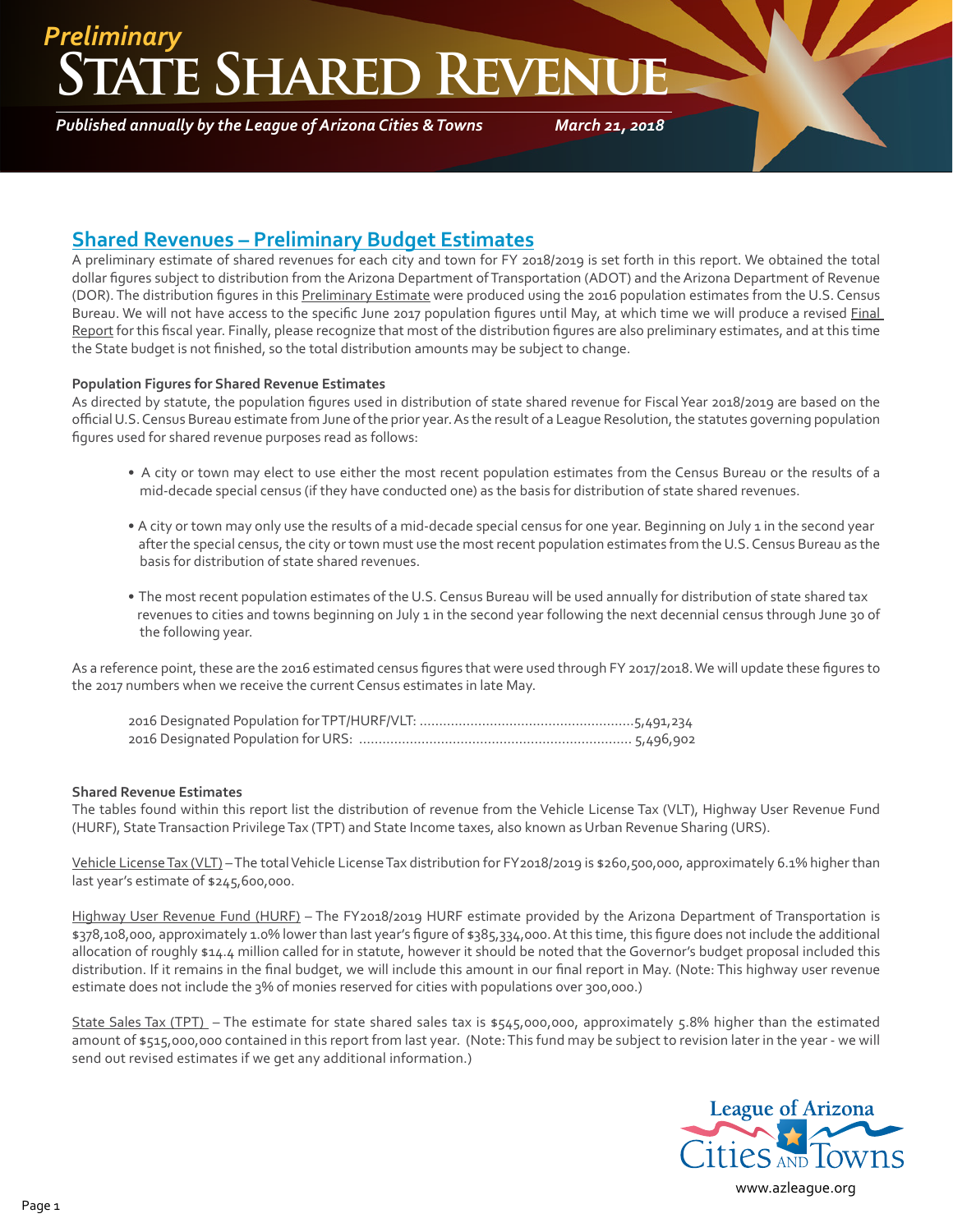## **TE SHARED REVEN** *Preliminary*

*Published annually by the League of Arizona Cities & Towns*

*March 21, 2018*

State Income Tax (URS) – The estimate for state income tax is \$674,804,437, approximately 1.0% lower than last year's estimate of \$680,770,080. (Note: This is the only one of the shared revenue categories that can be accurately forecast since it is based on collections from two years ago.)

The estimated shared revenues for distribution to cities and towns in the upcoming fiscal year, based on current state law, from each of the sources are as follows:

| Highway User Revenue\$378,108,000 |  |
|-----------------------------------|--|
|                                   |  |
|                                   |  |

If there are any significant changes to any of these numbers, we will get revised estimates to you as soon as possible. If you have any questions, please give us a call.

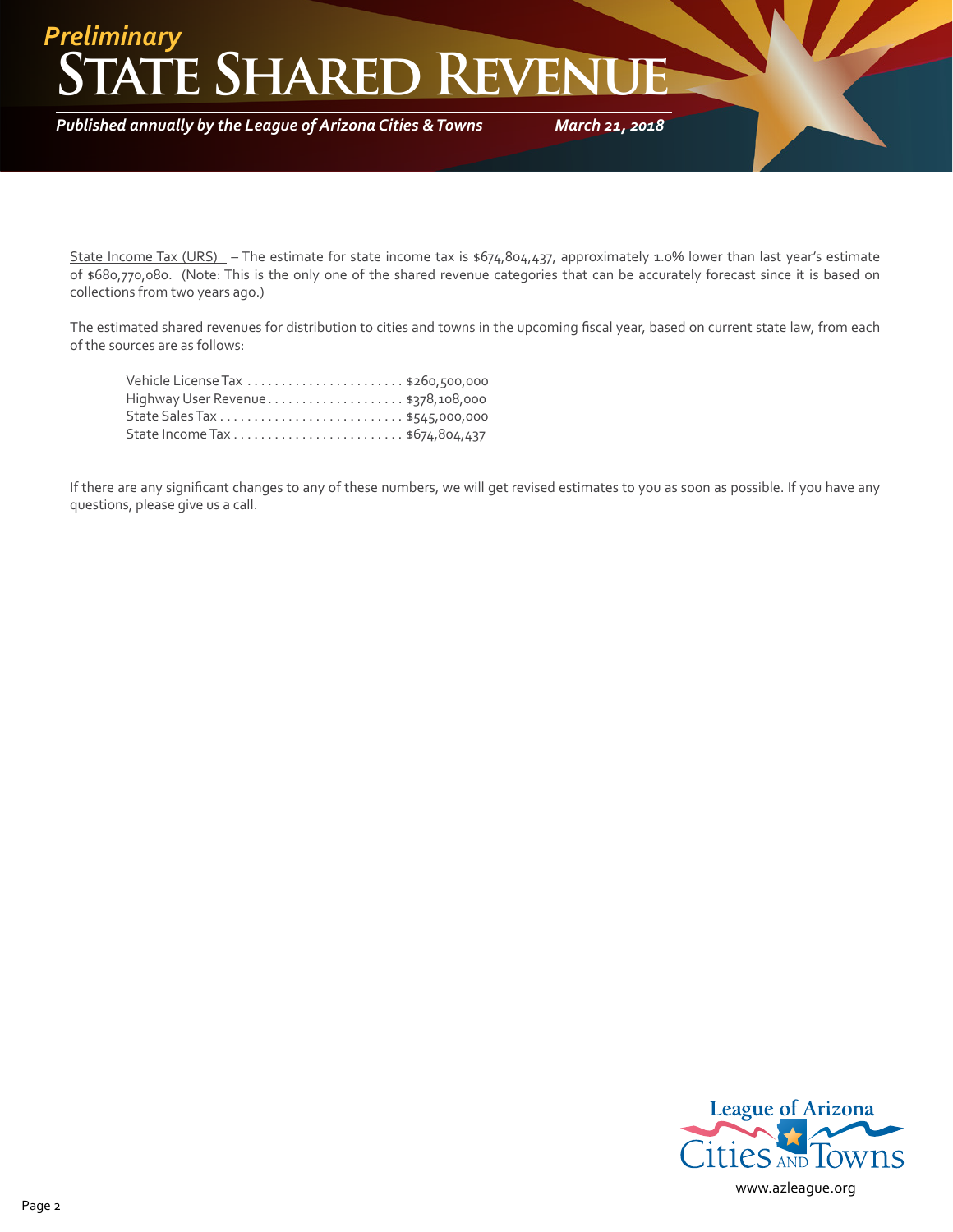# **State Shared Revenue** *Preliminary*

*Published annually by the League of Arizona Cities & Towns*

*March 21, 2018*

| <b>CITY/TOWN</b>        | <b>VLT</b>   | <b>HURF</b>  | <b>SALES TAX</b> | <b>INCOME TAX</b> |
|-------------------------|--------------|--------------|------------------|-------------------|
| APACHE JUNCTION         | \$2,462,693  | \$2,932,695  | \$3,965,398      | \$4,904,788       |
| <b>AVONDALE</b>         | \$3,662,612  | \$5,207,080  | \$8,225,864      | \$10,174,543      |
| <b>BENSON</b>           | \$273,223    | \$378,334    | \$483,343        | \$597,845         |
| <b>BISBEE</b>           | \$292,916    | \$405,602    | \$518,180        | \$640,934         |
| <b>BUCKEYE</b>          | \$2,856,034  | \$4,060,380  | \$6,414,370      | \$7,933,912       |
| <b>BULLHEAD CITY</b>    | \$2,615,453  | \$3,709,341  | \$3,966,986      | \$4,906,752       |
| <b>CAMP VERDE</b>       | \$782,963    | \$898,319    | \$1,115,361      | \$1,379,587       |
| <b>CAREFREE</b>         | \$164,568    | \$233,964    | \$369,604        | \$457,161         |
| <b>CASA GRANDE</b>      | \$3,361,378  | \$4,002,893  | \$5,412,450      | \$6,694,641       |
| <b>CAVE CREEK</b>       | \$241,991    | \$344,035    | \$543,488        | \$672,238         |
| <b>CHANDLER</b>         | \$10,936,310 | \$15,547,984 | \$24,561,868     | \$30,380,490      |
| <b>CHINO VALLEY</b>     | \$783,799    | \$899,278    | \$1,116,552      | \$1,381,060       |
| CLARKDALE               | \$297,635    | \$341,486    | \$423,992        | \$524,434         |
| <b>CLIFTON</b>          | \$331,408    | \$407,601    | \$370,596        | \$458,389         |
| <b>COLORADO CITY</b>    | \$315,268    | \$447,125    | \$478,182        | \$591,462         |
| <b>COOLIDGE</b>         | \$772,203    | \$919,578    | \$1,243,393      | \$1,537,948       |
| COTTONWOOD              | \$835,355    | \$958,431    | \$1,189,997      | \$1,471,903       |
| DEWEY-HUMBOLDT          | \$282,098    | \$323,660    | \$401,860        | \$497,059         |
| <b>DOUGLAS</b>          | \$931,541    | \$1,289,909  | \$1,647,932      | \$2,038,321       |
| <b>DUNCAN</b>           | \$71,358     | \$87,764     | \$79,796         | \$184,141         |
| EAGAR                   | \$338,988    | \$1,029,580  | \$495,054        | \$612,331         |
| <b>EL MIRAGE</b>        | \$1,548,593  | \$2,201,611  | \$3,477,986      | \$4,301,909       |
| <b>ELOY</b>             | \$1,075,094  | \$1,280,274  | \$1,731,103      | \$2,141,195       |
| <b>FLAGSTAFF</b>        | \$3,634,472  | \$7,879,423  | \$7,092,241      | \$8,772,369       |
| <b>FLORENCE</b>         | \$1,588,971  | \$1,892,225  | \$2,558,542      | \$3,164,652       |
| <b>FOUNTAIN HILLS</b>   | \$1,081,889  | \$1,538,106  | \$2,429,816      | \$3,005,431       |
| <b>FREDONIA</b>         | \$67,289     | \$145,881    | \$131,307        | \$184,141         |
| <b>GILA BEND</b>        | \$91,520     | \$130,113    | \$205,545        | \$254,238         |
| <b>GILBERT</b>          | \$10,479,196 | \$14,898,112 | \$23,535,235     | \$29,110,652      |
| <b>GLENDALE</b>         | \$10,866,400 | \$15,448,594 | \$24,404,856     | \$30,186,283      |
| GLOBE                   | \$523,532    | \$771,187    | \$732,061        | \$905,484         |
| <b>GOODYEAR</b>         | \$3,414,125  | \$4,853,809  | \$7,667,787      | \$9,484,259       |
| <b>GUADALUPE</b>        | \$279,996    | \$398,065    | \$628,842        | \$777,813         |
| <b>HAYDEN</b>           | \$45,071     | \$66,392     | \$63,023         | \$184,141         |
| <b>HOLBROOK</b>         | \$337,554    | \$687,872    | \$503,590        | \$622,889         |
| <b>HUACHUCA CITY</b>    | \$97,844     | \$135,485    | \$173,090        | \$214,095         |
| <b>JEROME</b>           | \$31,700     | \$36,371     | \$45,158         | \$184,141         |
| KEARNY                  | \$127,899    | \$152,309    | \$205,942        | \$254,729         |
| <b>KINGMAN</b>          | \$1,899,524  | \$2,693,982  | \$2,881,102      | \$3,563,625       |
| <b>LAKE HAVASU CITY</b> | \$3,516,694  | \$4,987,518  | \$5,333,944      | \$6,597,537       |
| LITCHFIELD PARK         | \$254,807    | \$362,255    | \$572,270        | \$707,839         |
| <b>MAMMOTH</b>          | \$93,628     | \$111,497    | \$150,759        | \$186,474         |
| MARANA                  | \$2,096,535  | \$3,268,578  | \$4,314,755      | \$5,336,906       |
| <b>MARICOPA</b>         | \$2,891,017  | \$3,442,764  | \$4,655,080      | \$5,757,853       |
| MESA                    | \$21,414,490 | \$30,444,652 | \$48,094,821     | \$59,488,319      |
| MIAMI                   | \$126,411    | \$186,210    | \$176,763        | \$218,637         |